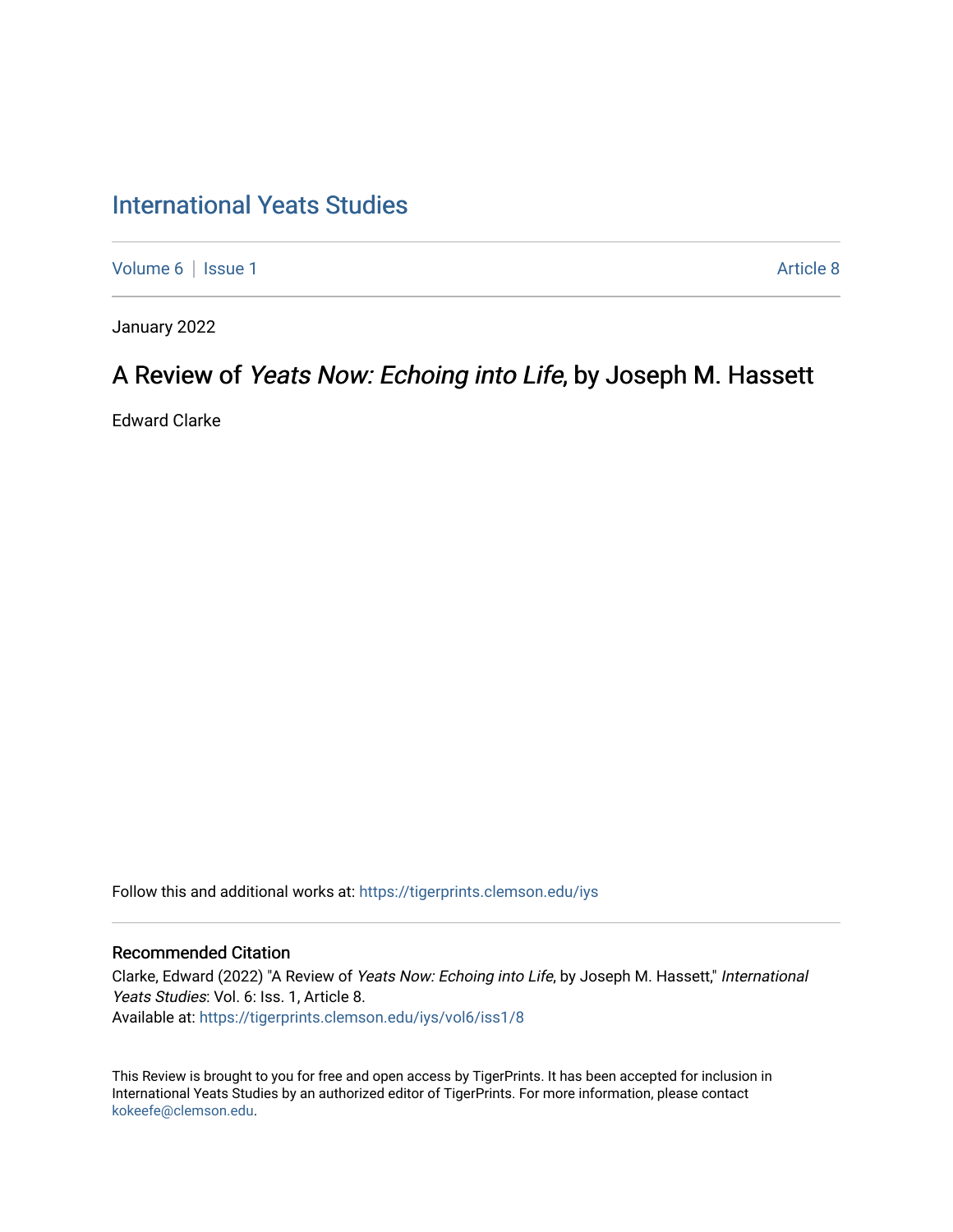## **A Review of** *Yeats Now: Echoing into Life***, by Joseph M. Hassett**

Joseph M. Hassett, *Yeats Now: Echoing into Life* (Dublin: The Lilliput Press Ltd, 2020), pp.188, ISBN: 9781843517788.

## *Reviewed by Edward Clarke*

*Yeats Now: Echoing into Life* reads like an annotated edition of Joseph M. Hassett's commonplace-books. The author has been kind enough to arrange under different headings lines he has noted, mostly from Yeats's poetry, a M. Hassett's commonplace-books. The author has been kind enough to arrange under different headings lines he has noted, mostly from Yeats's poetry, and to provide his musings on them, reflections that are usually full of quotations from other writers. The headings include such themes as "Making Your Soul," "Loving," "Marrying," "Growing Old," and "Facing Death," and so this book allows Yeats's *Collected Poems* to function as a guide to life. This personal, and not academic, engagement with the poet is enhanced by interspersed photographs of book covers, portraits, a poets' house, and two graves, some of them taken, I believe, by Hassett himself.

It has been a refreshing pleasure to encounter Yeats in such a setting. Leafing through these pages often I found myself surprised by lines that I had long overlooked or daydreaming through the windows of some of the more famous places in his poetry. I began to enjoy him again, just as I used to before I ever studied the distinguished poet in earnest. I perceived the lyrics to glimmer as they began to fulfil both Yeats's and Hassett's hope that they "'take on a second beauty, passing as it were out of literature and becoming life'" (inside front cover).

In the section called "Loving" we are directed to one of Yeats's "signature sound bites": "*I have spread my dreams under your feet;* | *Tread softly because*  you tread on my dreams" (57),<sup>1</sup> and I believe that this book heeds the speaker's request here as it treads through the *Collected Poems*. After briefly referencing Patti Smith, Hassett is careful to explain how these lines are designed "to be read in a very specific way" and thus "embody an immensely powerful dramatic trick:" they are part of "a series of statements and invocations that require the reader to pause dramatically at the end of each line" (58). In the section called "Hospitable Places," Hassett quotes from the poem "To be Carved on a Stone at Thoor Ballylee": "*And may these characters remain / When all is ruin once again*," to demonstrate how "In our world of evanescent electronic communication, Yeats's poem gives permanence to the idea that carefully crafted writing continues to exert influence long after its author's death" (72).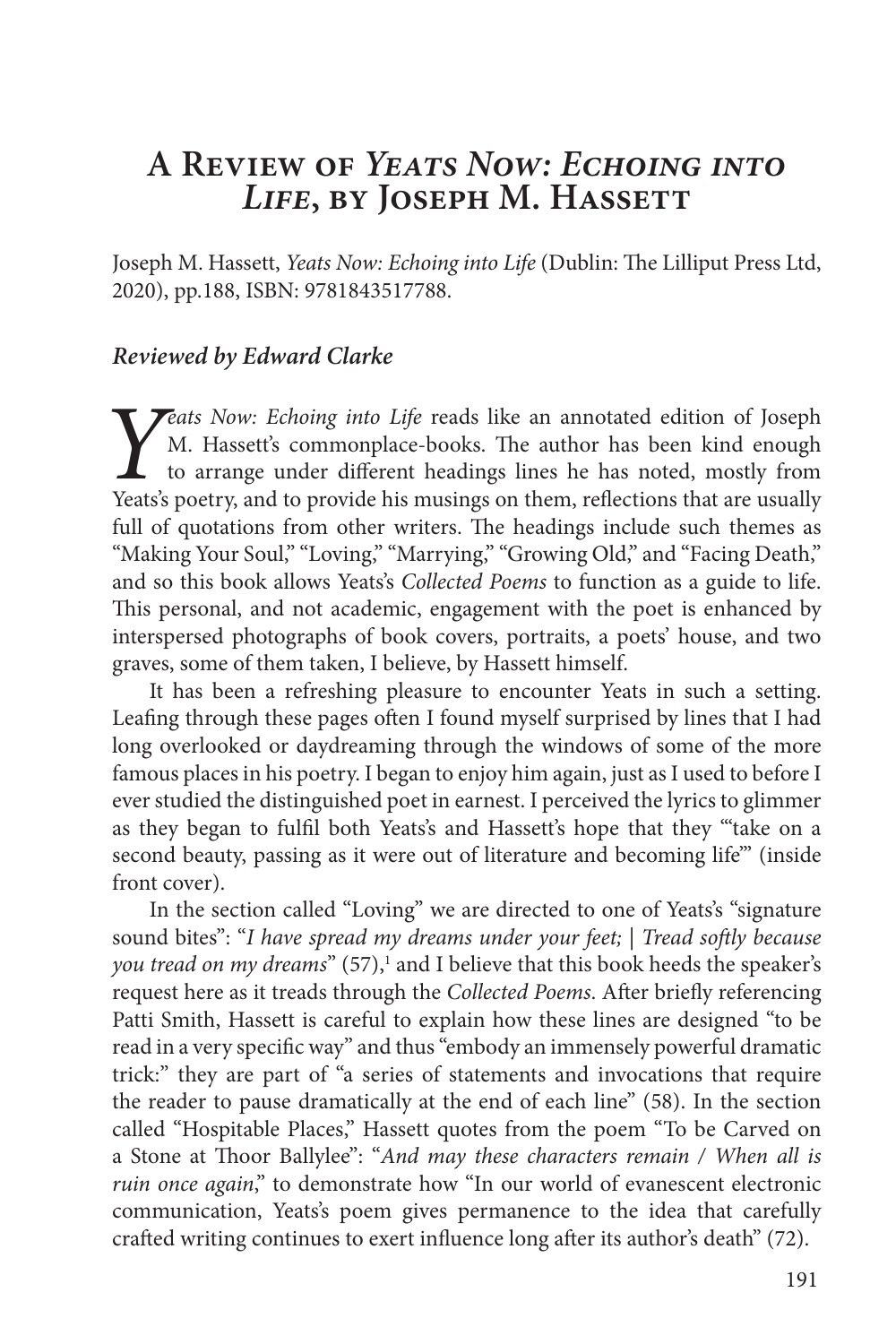Each time Hassett ruminates on the lines he has extracted from the *Collected Poems* and elsewhere, he draws on an array of later writers, from Paul Ricoeur to Ben Lerner. The more I encountered such later writers the more I began to wonder about Yeats's possible reaction to this arsenal of reference. Would he have appreciated his work being so smothered in Seamus Heaney's benign appraisals as it is throughout *Yeats Now*? The cantankerous old poet was careful enough to make his poems speak from the traditional place of wisdom, which must always break out of the now, and so his lines make any later writer quoted by Hassett who does not speak so carefully from that place, already seem somewhat dated. Matthew Arnold would have described as "touchstones" the Yeats lines quoted by Hassett, $^2$  and I wonder about the metal of some of the authors scraped against them in this book.

Unlike contemporary sound bites or tweets, Yeats's conceptions have been packed into the ice or salt of poetic form for their long journey to the future; his thoughts are not commonplace because they have been transformed into something stranger during this process of preparation. In this way they already speak from their destination, which may not necessarily be gained today, and sometimes they seem to be slightly out of reach of Hassett's attempts to read them in terms of such contemporary authors as Patti Smith or Zadie Smith.

Although this book has the feeling of a non-discursive commonplacebook it is quite carefully put together. I note that at its very center, for example, Hassett quotes what might be perceived as the preeminent line of Yeats for our age: "*Things fall apart; the centre cannot hold*", which is also "frequently quoted by politicians and journalists" and often tweeted in response to the news today. It is good to be reminded that as much as this line describes the ever-spiralling chaos of contemporary life, the reason for its popularity is its "enormous power of 'poetic concentration'" (93). The ending of *Yeats Now* is also quite eschatological as it moves from "Growing Old" to "Facing Death" and "Last Words." Here Heaney presides and the arrangement of quotations and commentary seems like a kind of elegy for the later poet.

One of the strengths of this book is its interplay of texts and images. I loved the way we are first introduced to Althea Gyles through a photograph of her in 1893; then we are shown her beautiful cover for *The Wind among the Reeds* before she is finally mentioned in the body of Hassett's text itself, six or seven pages later, when two more of her rich covers are reproduced. Gyles was keen to make Yeats's 1897 volume *The Secret Rose* "look like a textbook of magic called a grimoire" (20). Hassett does not quite make Yeats's *Collected Poems* into a magician's manual, although I do feel that Gyles could preside as an anthologizing spirit over his book: as Hassett notes, Yeats commented that "'she collects the necessities of life from her friends and spends her money on flowers'" (21).